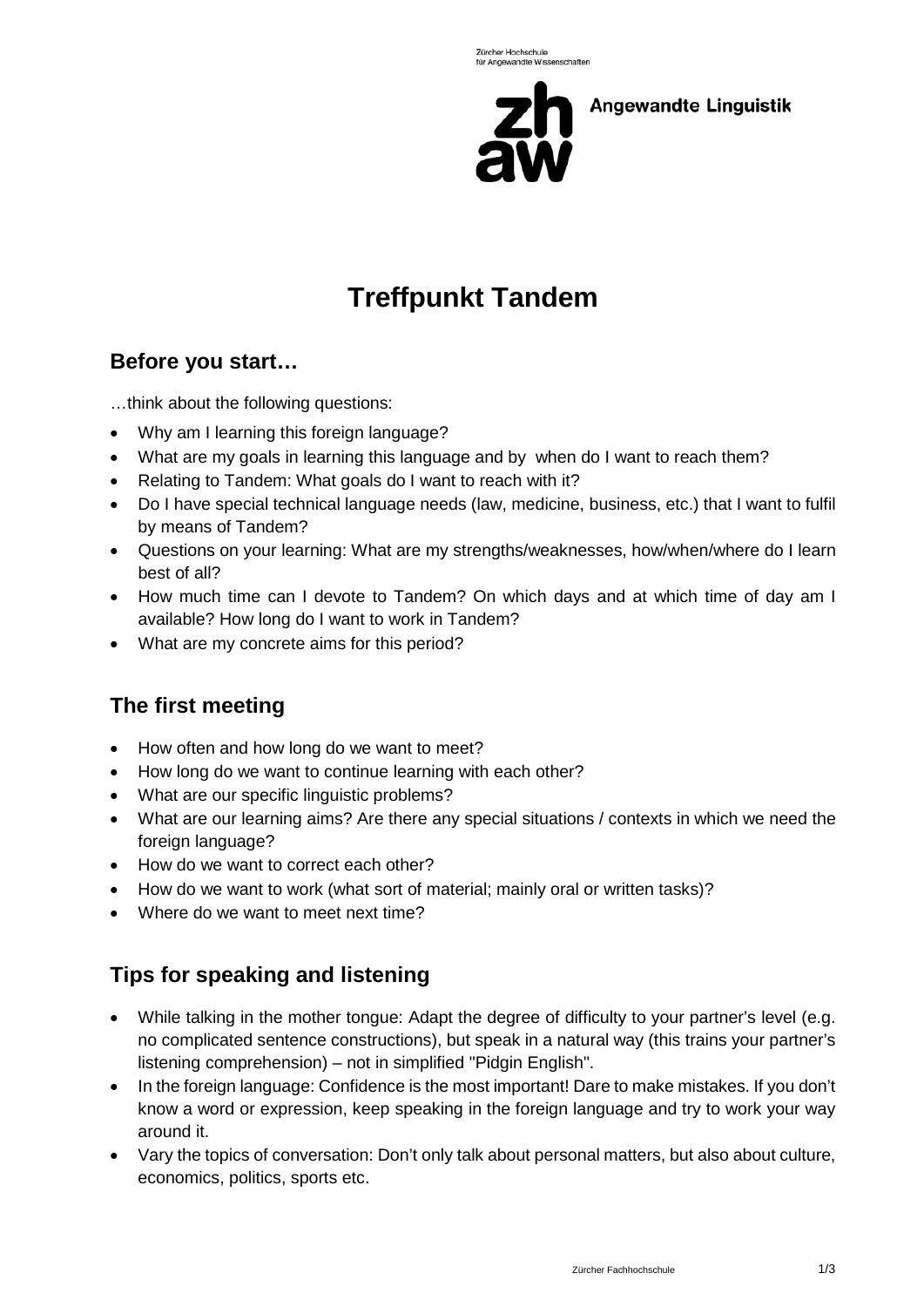

# **Tips for reading and writing**

- Bring several different original texts (newspapers, magazines, advertisements, letters etc.) to the meetings. If you run out of conversation, these materials can provide you with appropriate topics.
- While reading, begin with a rough understanding. First try to make out the subject, the crucial point of the text. After that, you can start on the details, e.g. discuss any structures or expressions that your partner didn't understand.
- At this point try to avoid translation. Encourage your partner to explain in the foreign language what you did not understand.
- Writing: Before the meeting, write various types of text (articles, personal letters, complaints etc.) and discuss them in the meeting. Focus in particular on the specific characteristics of particular types of text, such as letterheads, salutations, typical empty phrases etc.
- A linking of listening, understanding and writing: Let your partner dictate something in the foreign language to you.

# **Tips for reflecting on learning after a meeting**

Keep a diary where you reflect on the following questions:

- Am I on the right path to reach my stated learning aims? What did I learn in this meeting?
- What have we talked about? Have we alternated topics?
- Did we only speak? Or also write, read, and listen to something together?
- Did we work with materials? How were they? Interesting, boring, too easy, too difficult?
- Have we kept to the Tandem rules?
- How did I feel in the adviser role? Was there something I couldn't explain? Why?
- How did I feel in the learner role? What problems have come up? Why?
- How was the distribution of roles? Equal? Was one of us dominating?
- What are the goals for the next meeting? How do I prepare for it?

# **Meeting with your partner**

- You should meet once a week (ideally for two hours) and divide the time evenly between the two languages.
- If you can only meet for one hour, devote the entire time to one language, at the next meeting speak the other language.
- Try not to mix the two languages.

#### **Your role as a native speaker**

- You serve as a model for your partner. You should, therefore, do your best to accommodate their wishes (topic, learning materials, pace of speech, etc.)
- Listen carefully and try to understand.
- Help your partner to formulate correct expressions by asking questions.
- Answer questions about everyday language and culture.
- Encourage and motivate your partner.